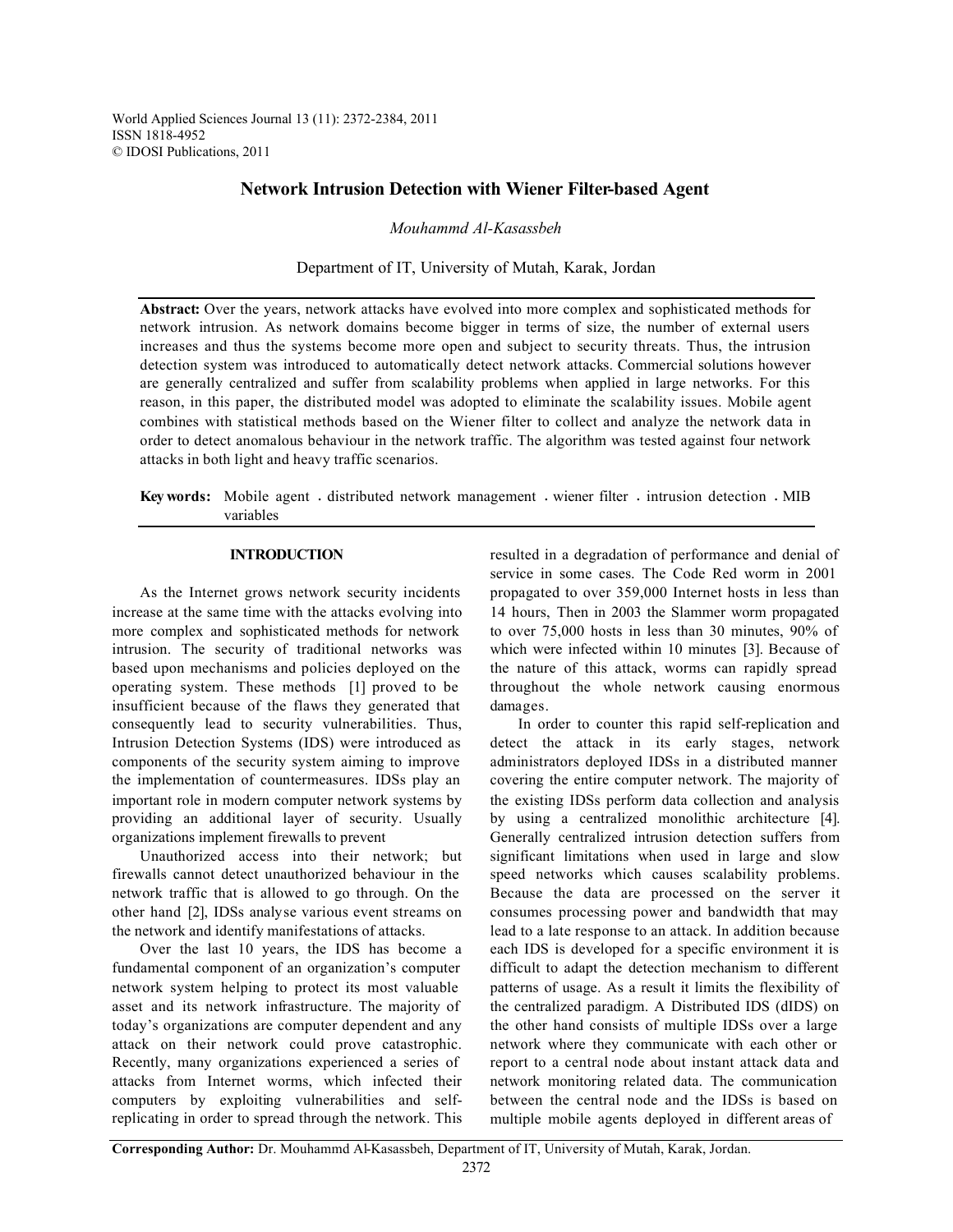the network and geographical locations [5]. By transferring the code to their destination the agents help in terms of scalability and adaptability. Since the code is not executed on the manager node but at the agent's destination the manager node's workload and traffic is reduced. A Mobile Agent (MA) is a software entity with a well defined role that travels between network nodes, acting on behalf of a human or another software component [6]. Agents maybe static or mobile and can migrate between network nodes and carry code and state information in order to perform a computation; providing a new and useful paradigm for distributed computing. Unlike the client-server computing paradigm, relationships among entities tends to be more dynamic and peer-to-peer, stressing autonomous collaboration [7].

Several dIDS were introduced so far but none of them seems to perform rapid and efficient detection. Also they are based on the unidirectional traffic changes which result in serious false alarms when legitimately abrupt changes appear [8]. This means that a distributed attack such as Distributed Denial of Service (DDOS) which is among the most prevalent threats might be reported by the dIDS as a false alarm. The aim of this study is to detect intrusion attempts at the local nodes with the use of Management Information Bases (MIB) variables and statistical methods based on the Wiener Filter that detect anomalies in the behaviour of traffic. The theory behind the filter will be discussed and suggestions will be made for enhancements and modifications so that the agent can report the anomalies that exist in the network traffic.

### **CHALLENGES IN NETWORK INTRUSION DETECTION**

The main challenges in the area of intrusion detection are scalability and late detection. Apart from these, there are also some challenges after collecting the data from the system. Because each network uses different components and deploys different services, it is difficult to understand the dynamics of traffic from one network to another. For example, a common problem in anomaly intrusion detection is that it is based on statistical rules that can be different from one network to another. It is therefore difficult to decide whether the traffic is normal or abnormal because in each network apply different conditions and what is normal in one of them could be abnormal in another. Moreover the majority of IDSs use the MIB as a data source but not a single MIB variable can provide information regarding the cause of the system. The difference in my work here and the

previous work [9] is in this study, it has been not based on statistical rules so it is independent as it will be shown later in this paper.

However all statistical algorithms used in intrusion detection, including the one used in this paper, suffer from inaccuracies because there is no accurate statistical model for normal traffic that can be mathematically modelled to be compared with the abnormal one. Also the existing statistical algorithms are based on change detection methods which produce different results [10].

## **PREVIOUS WORK IN THE AREA OF INTRUSION DETECTION**

**Existing Distributed IDSs (dIDS):** The concept of an IDS was first introduced by [11] but it was really born after Denning [12] published her intrusion detection model. Denning's IDS and others that followed were centralized and based on a monolithic architecture. As previously mentioned, this means that data are collected and analyzed on a single machine. In order to eliminate the problems of centralized ID which were discussed earlier [13, 14]. [15] introduced the distributed IDSs where data collection and information analysis was performed without central authority. The researchers had provided a solution to the scalability problem but since the IDSs were static they faced the risk of being directly attacked. In order to deal with the problem of centralized processing [16, 17] introduced the EMERALD and AAFID respectively. These systems are probably the two most cited among the various dIDS that were introduced during the last 5-10 years. They deployed multiple component IDSs in different locations and organized them into a fixed hierarchy, where the low-level IDSs send the intrusion relevant information to the high-level IDSs. The hierarchical approach provides a solution to the scalability problem but the detection of distributed attacks is not performed in an efficient way. Moreover the majority of these dIDS are based on the unidirectional traffic changes which result in serious false alarms when legitimately abrupt changes appear [18]. This means that in a distributed attack case such as Distributed Denial of Service (DDOS) which is among the most prevalent threats, the dIDS might report it as false alarm which would lead to catastrophic events. The cause of the problem is in the underlying anomaly-based detection techniques employed by these dIDS.

**Anomaly-based detection techniques:** This section outlines the anomaly-based detection techniques that IDSs use in order to perform the task of detecting the unusual traffic through the data.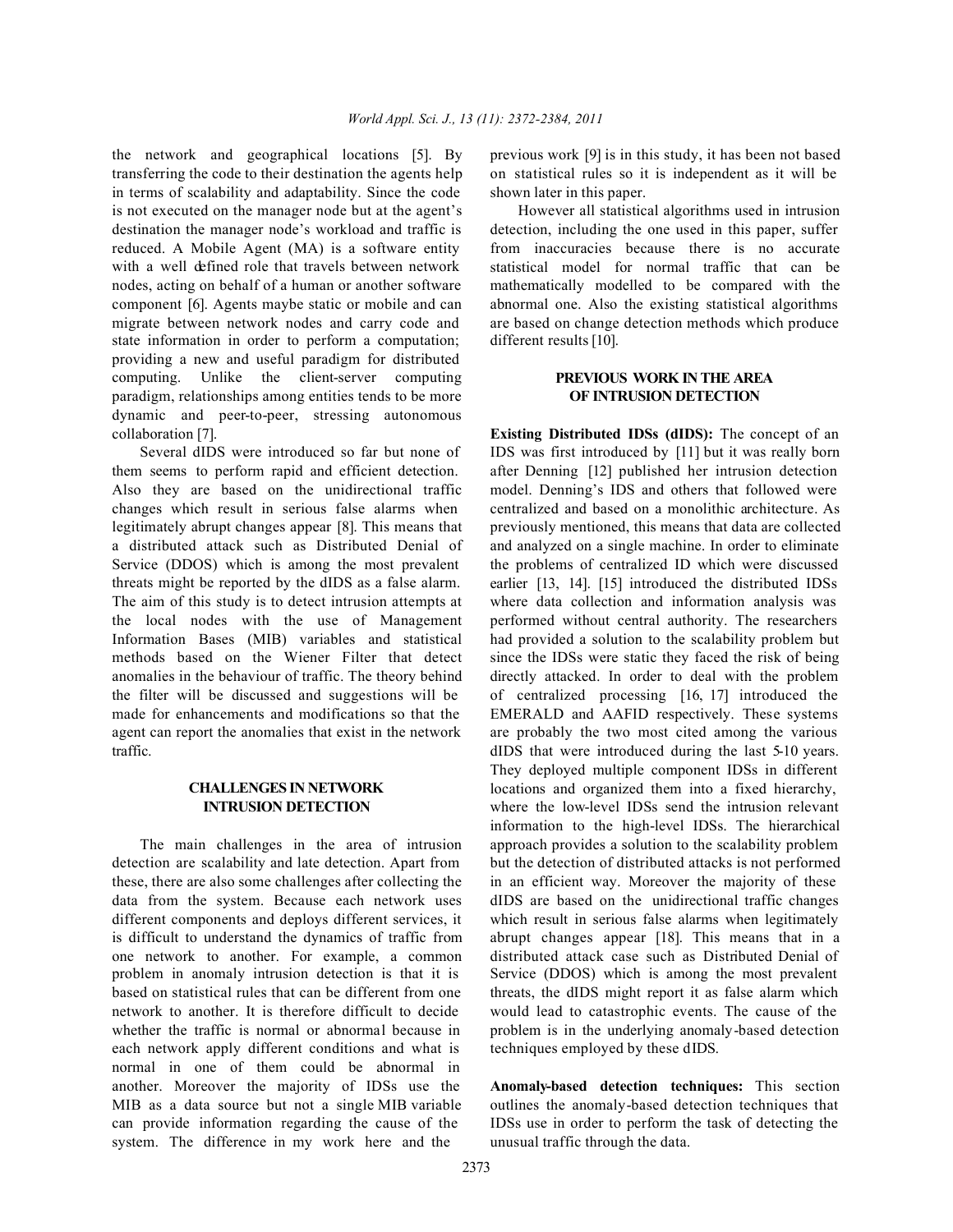**Frequency-based detection:** This technique was one of the first anomaly detection methods introduced by [12]. It captures frequently patterns of users and software through profiles that contain abnormality values corresponding to a set of measures (variables). In order to determine if the system had experienced an abnormal event, the observed frequency values are combined through an expression which captures frequency information for all the measures using a series of weights [19]. The technique computes on a permanent basis the security level and compares it with a threshold value in order to detect the intrusion.

**Expert systems:** According to [20] an expert system is a computing system capable of representing and reasoning about some knowledge-rich domain with a view to solving problems and giving advice.[21, 20] and [19] are some examples where expert systems were used in intrusion detection. This detection technique is classified as anomaly detection because it explicitly specifies the patterns to look for. [19] The expertise of the security officer that will be used as input to the detection mechanism is an important factor that affects the success of the technique. Also the effectiveness of the implementation, to utilize the expertise of the human into a computer, plays an important role as well. Expert systems have been used to combine various intrusion measures in order to produce a good view of the intrusion. However the well known limitations of this approach for doing uncertainty reasoning have stopped the progress in the area.

**Bayesian networks:** The detection models based on Bayesian learning use probabilistic relationships among different measure variables [22]. This information is used to create belief networks in order to graphically represent casual dependencies between random variables. Furthermore this technique can be used in a network in order to calculate the probability of an intrusion depending on different variables such as when the number of logged-on users is high but the CPU load is low. This probabilistic framework helps for early detection by distinguishing between normal and abnormal behaviour within the information.

**Statistical analysis:** A new approach in intrusion detection and fault management has recently been introduced by [18, 23, 24] which is based on statistical analysis. These detection techniques are characterized by their simplistic operation and their performance that rivals the Artificial Intelligence (AI) techniques. These characteristics helped to create great interest in these techniques in the fields of intrusion detection and fault. The statistical analysis methods monitor the relevant

MIB variables that relate to the IP traffic and at an early stage of the process they apply change detection such as General Likelihood Ratio test (GLR), Log Ratio Test (LRT) and CUSUM. [25] These detection techniques have the ability to operate both online and offline, with the online approach being deployed most of the time. Moreover the change detection techniques are based on sliding windows with hypothesis testing algorithms. The learning and testing windows are being tested by the algorithms and if the degree of variance of a specific property of between these two windows rises above the threshold, then the change is reported.

In our previous work [9], We proposed a statistical analysis approach which is based on the Wiener filter for detecting network faults. Unlike the other approaches, this one does not have a fusion centre or a change detection algorithm and thus it achieves rapid detection and response to network faults. Moreover the algorithm is cloned into several agents and executed concurrently in all the sub-domains and their relevant equipment. Since the underlying theory of detecting faults and intrusions is the same, here in, the algorithm will be applied as a network intrusion detection system and then with a series of experiments the algorithm will be tested in order to identify whether it can detect intrusion attempts.

### **THE MODEL OF THE NETWORK BASED-AGENT**

At present, the most popular model for distributed computing is the Client-Server paradigm (CS). Conversely, with rising demands on processing power and the need to conserve bandwidth on large and slow networks, the restrictions of this approach has become conspicuous. The CS model is suitable for the applications with a limited need for distributed control [26]. Undoubtedly, this limits the flexibility with which a client can use a server, by processing the server data locally according to the client's needs. Thus, the mobile code-computing paradigm was introduced [27]. With this paradigm, the data and the code are transmitted together between the client and the server. Transmitting the code to the destinations helps in terms of scalability and adaptability. An MA could migrate between nodes, carrying the necessary code to be executed [28]. MAs offer a real benefit to the system developers and the users. MA applications specifying which parameters can be improved upon, for example performance, connectivity, reliability and modularity. The importance of these key parameters may vary from one application to another.

After the relevant discussion in my previous work based on using MA in the area of network fault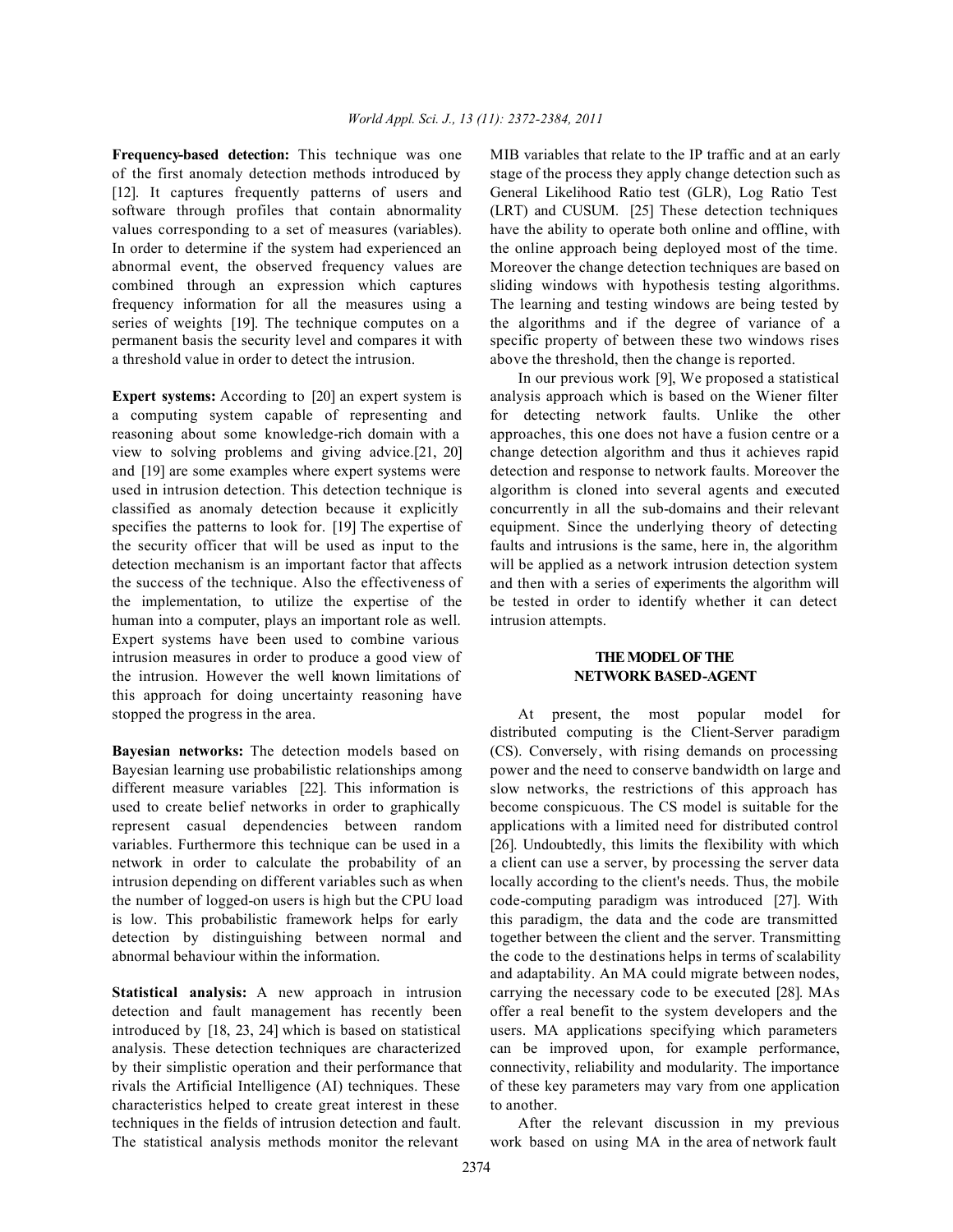

Fig. 1: Distributed processing using MA.sub-domain setup

management [29], we conclude that for early fault detection and real time detection, the management functions must be very close to the managed devices. This can also be implemented by the MA technology. These agents can travel, communicate with each other and clone themselves, if that is needed in order to accomplish the main management tasks in a distributed way.

However, the agents need to access the managed devices and also need to have enough knowledge about the management functions to discover the faults locally and raise alarms if necessary.

In this paper, the agents design will be examined and the Wiener filter that is the algorithm they operate with to make them capable of accomplishing their missions in an efficient way. For instance, these agents need to access the MIB variables from each node, they monitor. Therefore some methods need to be added to make the agents able to communicate with existing management data, together with numerous powerful algorithms to make these agents capture the abnormal conditions in different network nodes. In other words, the agents, as shown in Fig. 1, can be dispatched to the remote subnets. Each agent can draw the topology of the subnet virtually, by accessing the routing table and then deciding which main nodes are in the domain, such as routers, switches, hubs, servers, printers and gateways. The agents will start collecting the MIB variables from these nodes and process their management functions. In our experiment, the Interface (IF) and Internet Protocol (IP) MIB variables have been considered. The router has been chosen as one of the subnet's main nodes. In this case, the original agent will start with the process of cloning itself to cope with the number of the interfaces in that router. So, if we have three interfaces, four simultaneous agents are needed: one for the IP MIB variables and the other three for the IF MIB variables. One agent monitors each interface.

The agents start to check the health condition for that router based in the algorithm they have. Finally, the output from each of these agents will be tackled by using alarm correlation techniques to have the final output as a health indicator for that router [30].

Choosing the management protocols and the MIB variables had been already examined in our previous work [9], In our experiment, this work followed Thottan's [10] router case study. The Interface (IF) and Internet Protocol (IP) group of variables are of interest to our attack detection algorithm. The IF group has a table, with an entry for each system interface. The total number of network interfaces is given by the *ifNumber* variable of the IF group. This group deals with features like operational status of an interface, a count of the number of received or sent octets. The IF group has information related to the type of technology that the interface has used, the current bandwidth, the interface status, statistics about the traffic and error counters. For IP group, it gives similar information about the traffic but in a cumulative way, in addition information about IP address table and IP routing. In order to observe more information from these variables and apply some statistical methods, more preparation is needed. Such preparation may include converting these data to time series by differencing each variable and then applying some statistical methods to extract more information. In the next section, we will describe the experiment, the design of the subnet, the collection of data and finally, the testing of the agents.

For collecting the traffic from a network a simulator can be used to model the network or the signals can be monitored in real time. OPNET is a widely used network traffic simulator but it lacks the ability to simulate attacks for the model or manage data properly. Another network simulator that can be used in live monitoring is the AdventNet. This tool has the ability to collect most of the MIB variables but not the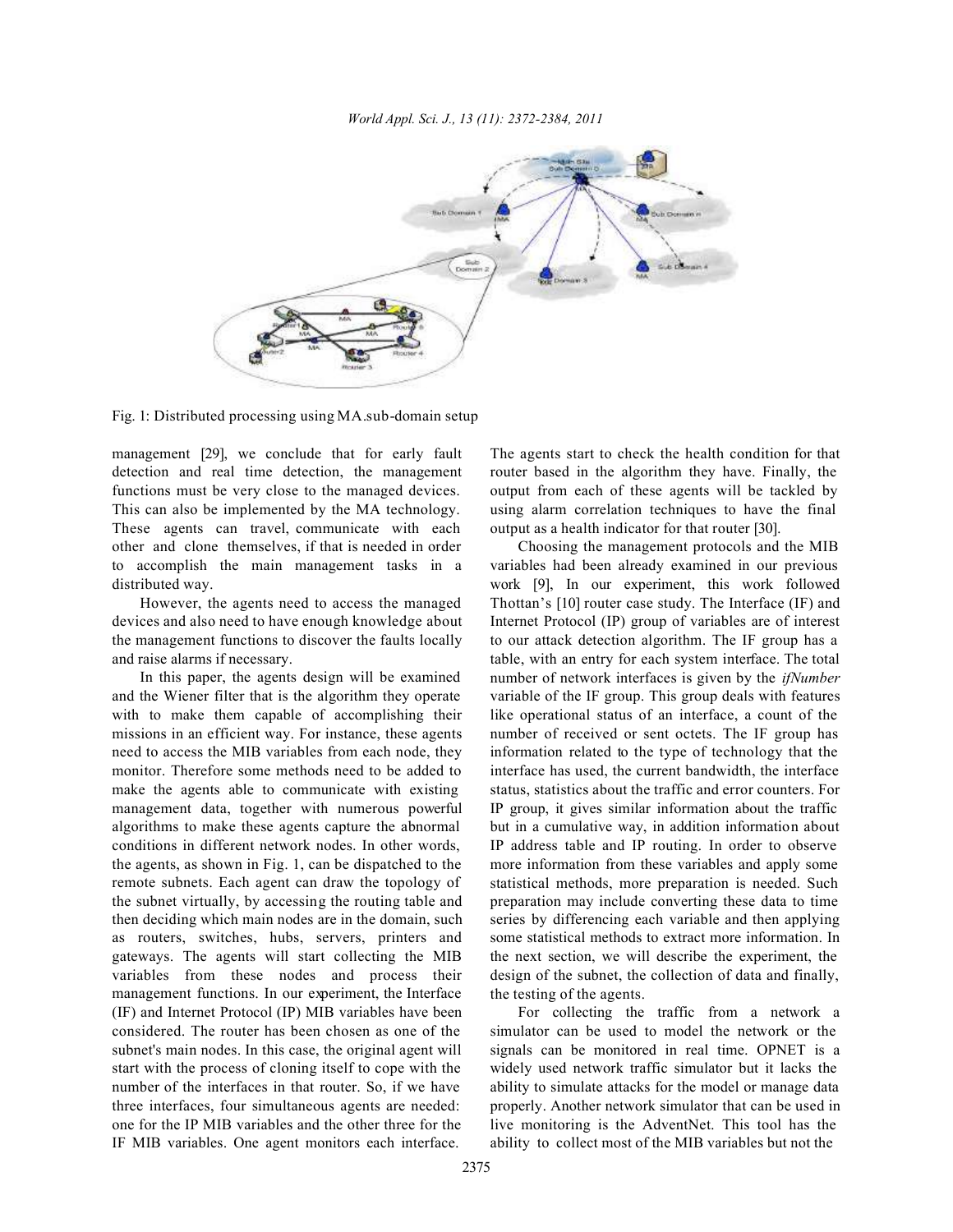

Fig. 2: The testbed of the experimen

network attacks involved in this experiment due to their nature. Therefore it was decided that a network should be set up to collect the desired data from a sub-domain while performing four different network attacks on it. The experiment was conducted in the lab of the IT department at Mutah University.

As shown in Fig. 2 the network consists of one PC router, two switches and two subnets. The first subnet contains two PCs, one of which is going to be used for launching the attacks. In the second subnet there are also two PCs one of which is going to act as a server/victim in the experiment. In the next paragraph a description of the laboratory setup and the software used in the experiment.

- PC Router: the PC router has two network interface cards to be a router [Processor: Intel (R) Pentium (R) 4 CPU 2.80GHZ, Memory: 2 GB, Network adapters: Intel® PRO/100 VE Network Connection, Routing protocol: RIP, OS: windows XP]
- PC: PC with [Processors: Intel(R) Pentium (R) 4 CPU 2.80GHZ, Memory: 2 GB, Network adapters: Intel® PRO/100 VE Network Connection, OS: windows XP]
- Switch: Cisco Systems Catalyst 2900 Series XL 24 Port Switch 24-Port 10 Base T/100 Base X.

To collect the MIB variables, we have developed a JAVA code using the classes of SNMP Agent Toolkit Java Edition 6 [31]. The data collection was repeated for each attack, under heavy and light applications. The variations in these eight collected datasets allow us to examine the operation of the network in more details.

The network was divided in two subnets (1.1.1.1 and 2.2.2.1) as shown in Fig. 2. On the computer running as the server an Apache web-server and a FileZilla FTP service were installed. Since this network is isolated from the Internet, traffic needs to be generated between these two subnets in order to



Fig. 3: Sending and receiving data with LanTraffic

simulate a real network so that the environment is as realistic as possible. For this reason the LanTraffic V2 was used to generate background traffic. This tool allows the user to define data size and packet parameters as well as the delay between each packet sent. In order to test the agent in different environments it was decided that the experiment should be conducted using two scenarios, a heavy network traffic scenario and a light traffic scenario.

As shown in Fig. 3 the LanTraffic software was installed on all the machines to act as a sender and receiver. The local and destination IP addresses were configured so that a PC could a sent TCP, UDP or ICMP packets to another PC and vice versa. This allows for a simulation of a real client-server or a distributed application.

# **THE AGENT MODEL FOR ABNORMAL TRAFFIC DETECTION**

In general, most of network management paradigms whether centralized, decentralized or distributed deploy some kind of polling scheme to manage devices in order to get their MIBs variables and subsequently began their management sequence. Nevertheless, each paradigm has a different workload on the manager station as well as different bandwidth requirement. The whole study about the polling issues and the workload in the main management node has been explored in our previous work [29] and also in [32]. In the model, both the mobile agents and the CS polling system are used to explore and monitor the devices in each sub-domain or subnet.

The main part of this paper is the agent itself. The agents have been upgraded with statistical algorithm based on Wiener filter [33]. Using these statistical methods and the sampling of the MIB variables sequence that reflects the current traffic state of the subnet at regular intervals allow the agent to detect network faults, by generating network health alarms. The agent will run in the system for a 24 hour period during the normal traffic. During this period, the agent builds information from learning the history of the network that is also updated when it is convenient from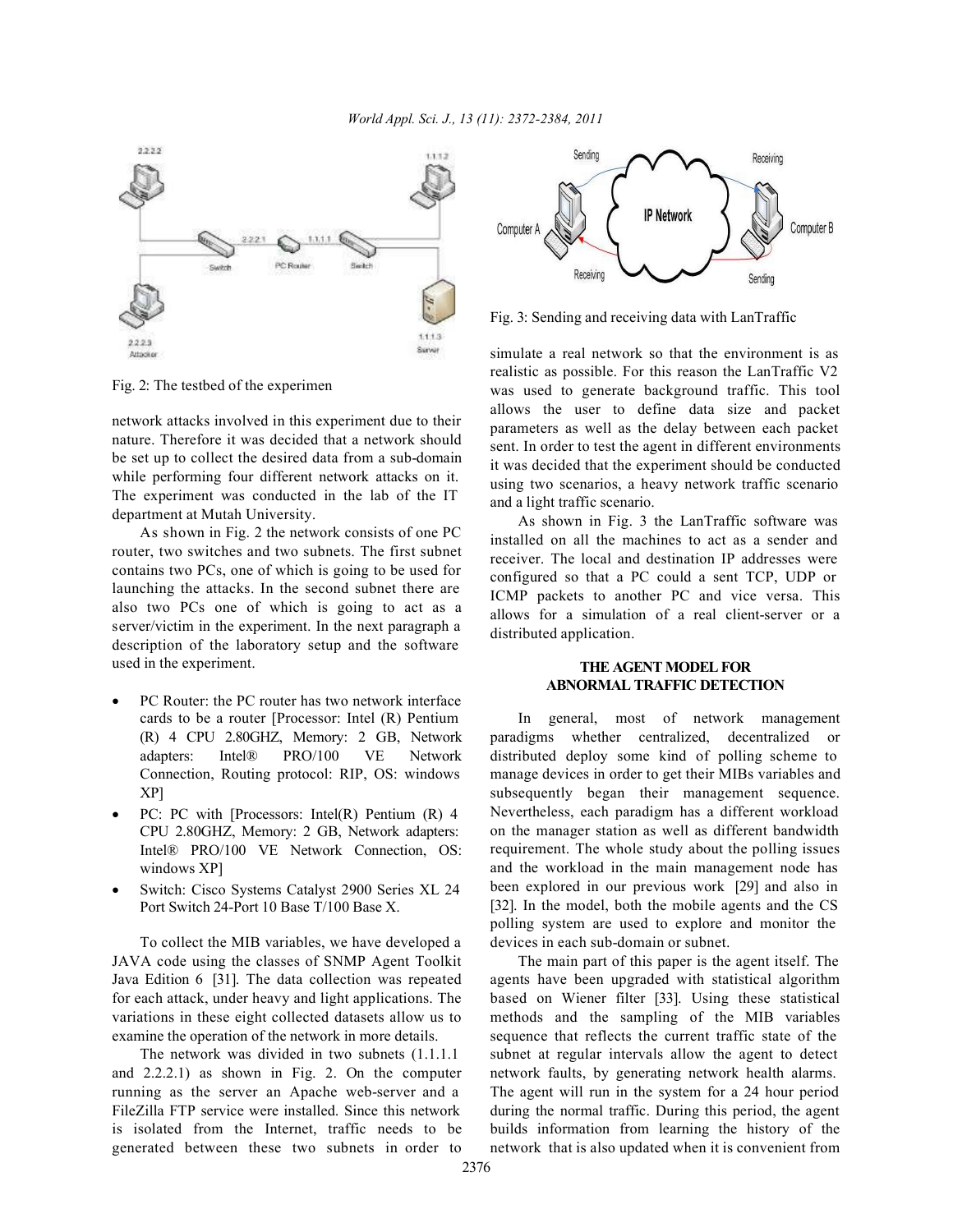

Fig. 4: Agent processing



Fig. 5: Alarm declaration from the agents

time to time. When an agent is dispatched to subdomain, it runs remotely or locally on the polled devices, depending on their types. As mentioned earlier, if the device is a router or a printer, the agent performs remote polling; on the other hand, if the device is a server, the agent performs local polling. The agent starts checking the sequences of MIBs immediately after receiving them against a threshold, as shown in Fig. 4.

Through the normal traffic, the agent calculates the adaptive threshold using the correlation matrix from the network history file. As shown in Fig. 5, there are two thresholds labelled min and max. Any value from the indicator falling inside these thresholds represents a healthy node otherwise an error condition is reported.

#### **AGENT DESIGN WITH WIENER FILTER**

One of the filters that have been used to observe the original signal from the noisy signal is Wiener filter [33-35], which is developed using time domain. The main idea of Wiener filter is to minimize the Mean Square Error (MSE) between the desired output and the actual output from the filter itself. In our research, we hypothesize that abnormality of the network traffic can be captured using the minimum mean square error MMSE (*e*) indicator with the Wiener filter.

The desired signal in our case is the normal traffic obtained during the 24 hours of operation or more of the network. It could be presented as the whole time signal or as an average. The input signal on the other hand will be the online traffic coming from the system.



Fig. 6: Our proposed wiener filter for Network fault detection

The health indicator for the system *e* is evaluated by polling the monitored devices. As shown in equations 1, to calculate e, the correlation matrix R for the input vector and the desired signal vector, as well as, the tap vector of the filter coefficient R are required. The input signal variance and the desired signal variance help us to find the network health indictor on line. As we can see in Fig. 6, the filter coefficient W has been calculated for the input and the desired signals. The coefficient W is calculated by the correla-tion matrix of the signal itself and cross-correlation between the two signals.

$$
\varepsilon = \sigma_a^2 - \sigma_y^2
$$
  
\n
$$
\varepsilon = w_d^T R_d w_d - w_y^T R_y w_y
$$
  
\n
$$
\varepsilon = 1 - \frac{w_y^T R_y w_y}{w_d^T R_d w_d}
$$
\n(1)

Specifically, the input vector is the MIB variables of the IF level or the IP level. Therefore, the length of the filter is different from one level to another. At the network level, the filter length is four representing the four MIBs variables and at the IP level the length of the filter is three representing the three the MIB variables. Initially, these MIB variables are polled during the normal operation of the network for duration of 24 hours or more. The calculation of the variance of the normal traffic is then obtained, which is important for the online traffic comparison. To calculate the variance, the correlation matrix of these MIB variables is evaluated in every polling session, as well as, the crosscorrelation vector between the desired sequence  $d(n)$ and the input sequence  $x(n)$ . The same steps are performed on the input sequence; consequently, the value of *e* will be straightforward to calculate. This process will be repeated during every polling time, which is adaptive and online to check the change of the traffic and then decide whether it is an abnormal or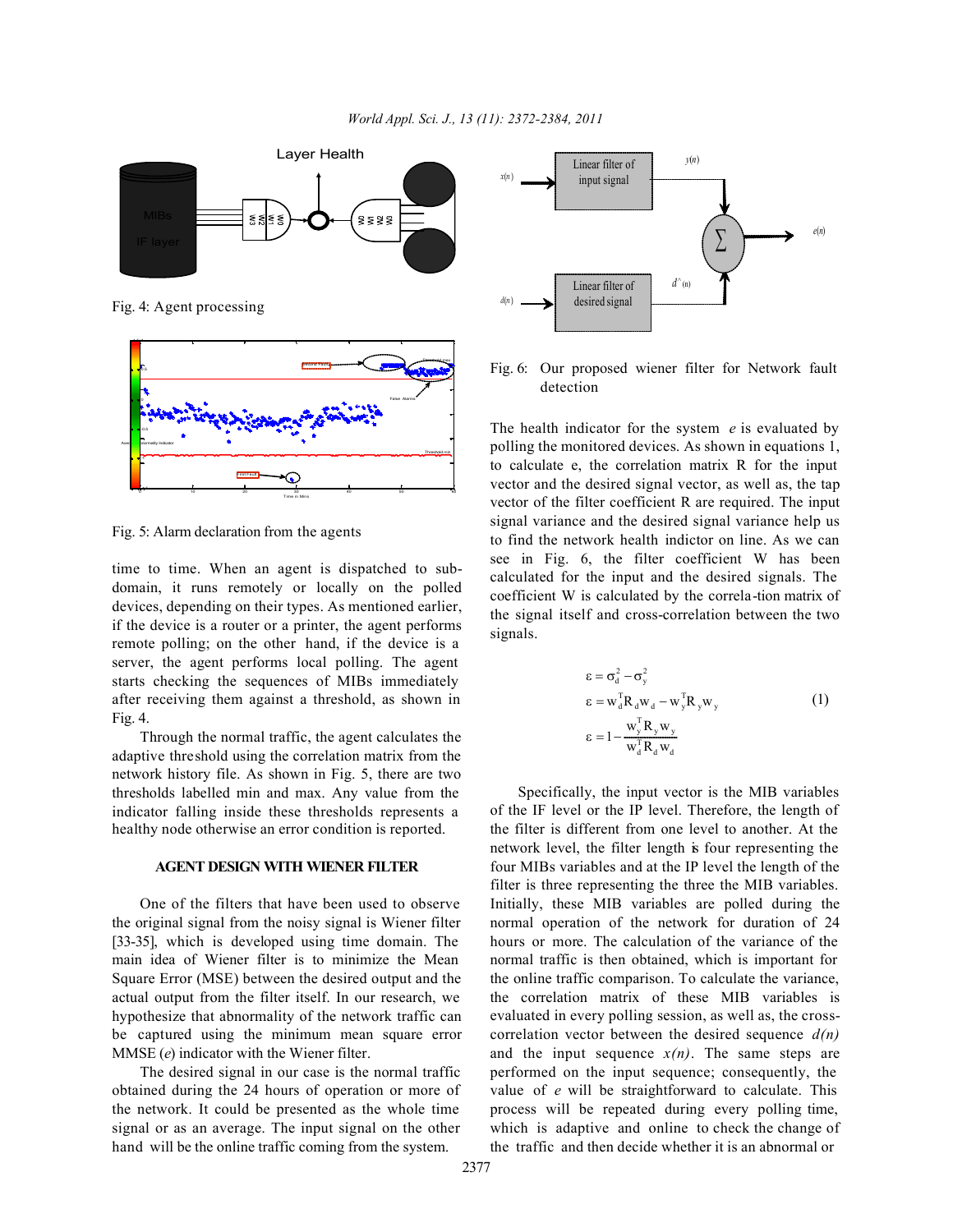normal situation in the traffic. The calculation of the vectors, matrices, variances and the network health indictor will be presented next.

The filter coefficients of the Wiener filter of length  $L<sub>w</sub>$ , as shown in Fig. 7, involves the calculation of the set of filter coefficients  $W_{k(n)}$ , k=0, L<sub>w-1</sub> in order to produce the mean square estimate  $y(n)$  of a given process *d(n)* by filtering a set of observations of a statistically related process  $x(n)$ . Let  $x(n)$  and  $y(n)$ denote the input sequence and the corresponding output to the filter, then  $y(n)$  can be expressed as

$$
y(n) = \sum_{k=0}^{L_w - 1} w_k(n) x(n-k)
$$
 (1)

The desired sequence  $d(n)$  is the signal with which the filter output  $y(n)$  is compared. The error sequence *e(n)* is

$$
e(n) = d(n) - y(n) = d(n) - \sum_{k=0}^{L_w - 1} w_k(n) x(n-k)
$$
 (2)

In order to make the filter response best match the desired signal, the coefficients of the filter are selected to minimise the power of the error signal, i.e. the MSE, according to the given criterion defined by a cost function ξ(n) [33] as;

or

$$
\xi(n) = E \left[ \left( d(n) - \sum_{k=0}^{L_{\mathbf{W}} - 1} w_k(n) x(n-k) \right)^2 \right]
$$
  
= 
$$
E \left[ d^2(n) \right] - 2 \sum_{k=0}^{L_{\mathbf{W}} - 1} w_k(n) r_{dx}(k) +
$$
 (4)

 $\xi(n) = E[e^2(n)]$  (3)

L<sub>W</sub><sup>-1</sup>L<sub>W</sub><sup>-1</sup>  

$$
k=0
$$
 1=0  $l=0$  w<sub>k</sub> (n)w(n) r<sub>xx</sub> (k-l)

where, by definition

$$
r_{dx}(k) = E\left[1(n)x(n-k)\right]
$$
 (5)

$$
\mathbf{r}_{xx}(k) = E\big[\mathbf{x}(n-k)\mathbf{x}(n)\big] \tag{6}
$$

The signal statistics  $r_{dx}(k)$  is the cross-correlation between the desired output sequence *d(n)* and the input sequence  $x(n)$  and  $r_{xx}(k)$  is the autocorrelation of  $x(n)$ [33, 34],

The cost function  $\xi(n)$  is a quadratic function of the filter coefficients. Consequently, the minimisation of ξ(n) with respect to each of the filter coefficients *W(n)*



Fig. 7: The general wiener filtering problem

$$
\frac{\partial \xi(n)}{\partial w_m} = 0, m=0, L_{w-1}
$$
 (7)

results in the set of  $L_w$  linear equations with  $L_w$ unknowns  $W_{k(n)}$ , k=0,  $I_{w-1}$ , that yield to the optimum filter coefficients:

$$
\sum_{k=0}^{L_w-1} w_k(n) r_{xx}(k-m) = r_{dx}(m) , m = 0, Lw-1
$$
 (8)

Using the definition of the autocorrelation matrix R<sub>0</sub> and the cross-correlation vector  $r_{\rm{dx}}(k)$ given in [33] as

$$
R_0 = E\big[ x(n)x^{T}(n) \big]
$$
 (9)

one can write the matrix form as

$$
wR_0 = r_{dx} \tag{10}
$$

where W is the filter vector of length  $L<sub>w</sub>$  consisting of the filter coefficients. To directly solve this set of linear equations, known as Wiener-Hopf equations [35], it is necessary first to compute the autocorrelation sequence  $r_{xx}(k)$  of the input signal and the cross-correlation sequence  $r_{dx}(k)$  between the desired sequence  $d(n)$  and the input sequence  $x(n)$ . Hence, the statistics of those signals should be known in advance, as well as they are necessary to compute the sequences  $r_{xx}(k)$  and  $r_{dx}(k)$  at each sampling instant.

#### **IMPLEMENTATION**

The IF and IP MIB variables collected from the router, as shown in Fig. 8 demonstrates one of the main nodes from Fig. 1. This Router for example has two interfaces. As mentioned earlier, the router will have three agents; IPAgent and two IFAgents. Although these agents deploy the same algorithm of Wiener filter, the input signal and the length of the filter are different in each.

In the router, at the Network Level for instance, there are four MIBs variables called ifInUcastPkts (ifIU), ifInNUcastPkts (ifINU), ifOutUcastPkts (ifOU)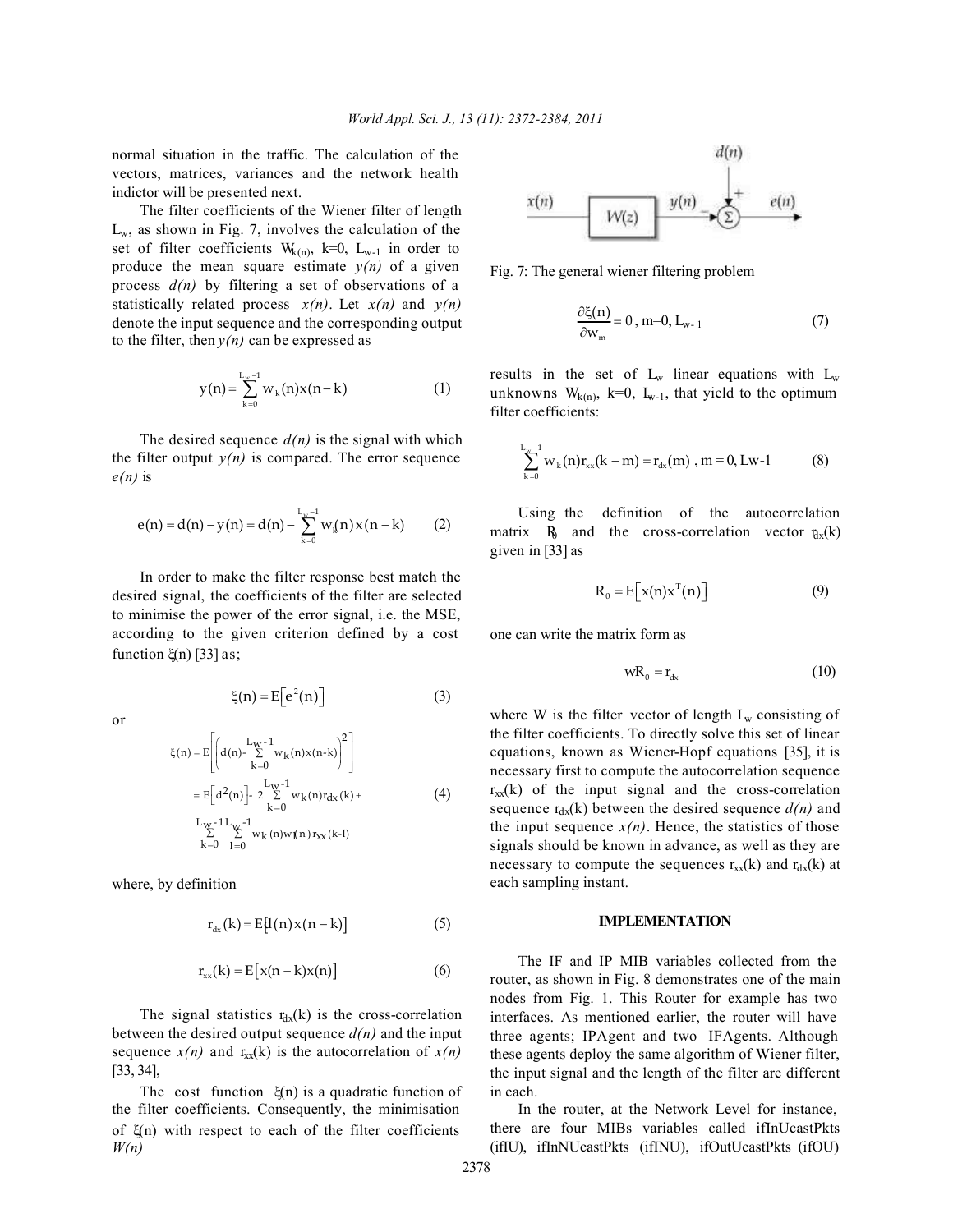

Fig. 8: The Router has one IP agent and two IF agent

and ifOutNUcastPkts (ifONU). So the input vector *d(n)* can be defined as

$$
d = [ifIU \tifINU \tif OU \tifONU ] \t(11)
$$

From equation 10, the filter coefficients can be deduced from

$$
wR_0 = r_{dx}
$$
  
\n
$$
w = R_0^{-1}r_{dx}
$$
\n(12)

where  $r_{dx}(k)$  is the cross correlation vector between the  $x(n)$  and  $d(n)$ 

$$
\mathbf{r}_{\mathrm{dx}} = \begin{bmatrix} \mathbf{r}_{\mathrm{d1x2}} & \mathbf{r}_{\mathrm{d2x3}} & \mathbf{r}_{\mathrm{d3x4}} & \mathbf{r}_{\mathrm{d4x1}} \end{bmatrix} \tag{13}
$$

We can then express the correlation matrix as

$$
R = \begin{pmatrix} r(0) & r(-1) & r(-2) & r(-3) \\ r(1) & r(0) & r(-1) & r(-2) \\ r(2) & r(1) & r(0) & r(-1) \\ r(3) & r(2) & r(1) & r(0) \end{pmatrix}
$$
(14)

where

$$
r(m-k) = \mathbb{E}[u(n-k+1)u(n-m+1)]
$$

The variable m is the length of the filter. Subsequent to the cross-correlation vector and correlation matrix, it will be simpler to find the filter coefficients, from equation 14. The correlation matrix R is Toeplitz matrix [33-35]. The matrix elements on its main diagonal are equal and so are the elements on any other diagonal parallel to the main diagonal. Moreover, the correlation matrix R is always positive. The last step in our algorithm is to calculate the variance of the desired signal, by evaluating the Minimum Mean-Square Error (MMSE), to find the network health status. According to equation  $1 \, s_d^2$  is equal to:

$$
\sigma_d^2 = w^T R w = 2.1560e + 009 \tag{15}
$$



Fig. 9: Alarms generated from the IF agents

The same thing applies to the variance of the input signal  $s_y^2$ . To find the normal and abnormal healthy states of the network, the autocorrelation matrix R Eigenvalues and Eig-nevectors analysis have been investigated. The Autocorrelation matrix R of the desired signal is the signal obtained during the polling session in a normal period. This matrix, which is the correlation between the MIBs variables, provides a lot of information about the traffic. For instance, the values of the eigenvectors present the boundaries of the healthy traffic and the maximum and minimum values of the Eignvectors matrix are these boundaries. As an example for this experiment, the upper boundary of the normal traffic is 0.7071 and the lower boundary is - 0.8879. The normal traffic will therefore be in the range of-0.8879 <Normal Traffic< 0.7071

Traffic outside this range indicates abnormalities in the network. Moreover, these boundaries are adaptive; they change constantly with the new matrix each time the devices are polled. The alarm will be generated from the agent if the value of the traffic indicator is less than the low boundary or greater than the maximum boundary as shown in Fig. 9.

#### **RESULTS AND DISCUSSION**

During the experiments four network attacks were performed against the server of the Testbed which the IFAgents and IPAgents tried to detect in both light and heavy traffic scenarios. The following is presentation of the filter output and a discussion on the results obtained;

**Decoy port-scan:** The first case study was a decoy port-scan of the server (1.1.1.3). The attacker (2.2.2.3) sends requests to the server that appear to be originating from the attacker and the other two PCs in the network. As it can be seen in Fig. 10 the IPAgent detected the attack by using the correlation matrix and cross correlation between the input data and the desired data which are stored in the agent's memory. The arrow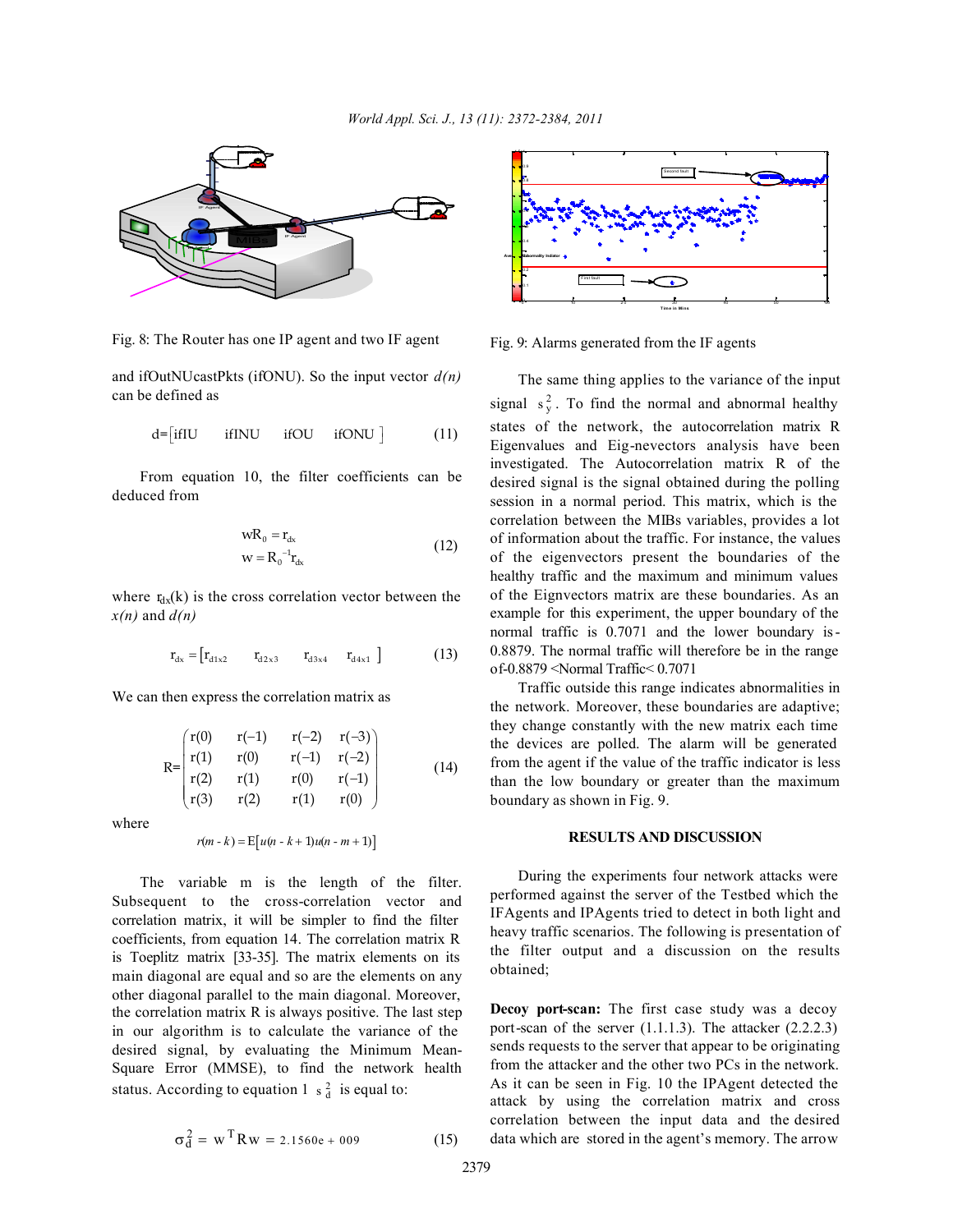

Fig. 10: (a) IP Agent decoy port-scan with light scenario, (b) IP Agent decoy port-scan with heavy scenario



Fig. 11: (a) IF Agent decoy port-scan with light scenario, (b) IF Agent decoy port-scan with heavy scenario

points at the starting time of the attack. Also as soon as the agents receive the MIB data they produce the output immediately without any delay in process time due to the small length of the filter which causes the matrix and the vectors to be small in size. This results in high speed response by the agent.

The results of our agents are presented in Fig. 10 and 11, with two types of traffic, light and heavy. The IPAgent are capable of capturing the attack by using the correlation matrix and cross correlation between the input data and the desired data, which is already stored in the agent memory. The figures below show the output of our agents in light and heavy traffic. As soon as agents receive the MIB variables, they produce the output immediately without any delay normally due to the change detection. In addition, the length of the filter is relatively small with a small number of MIBS that leads to a smaller size matrix and vectors, which involves insignificant processing time compare to the polling time.

**Buffer overflow:** The buffer overflow attack is an exploitation of a vulnerability of the DCOM RPC interface on Windows operating systems which gives access to the target system. As it can be seen in Fig. 12 the IPAgent fails to detect the attack; however the IFAgent manages to detect the attack, As it can be seen in Fig. 13. The false alarms seen towards the few last minutes in Fig. 13 are caused by the peer-to-peer connection of the two computers which remained active until the end of the case study.

Both the IPAgent and IFAgent can collaborate with each other in order to improve the detection results of the algorithm. The alarms obtained from these agents can then be collated by using standard alarm correlation techniques [30] in order to produce a healthy alarm from the node.

Unfortunately in the heavy traffic scenario, as shown in Fig. 12b and 13b, the attack was not detected clearly by the agents because of the heavy network traffic which made it difficult to distinguish between normal and abnormal traffic.

Moreover, the low network traffic for this attack generates makes it even more difficult for the agents to detect it. However, in my previous work [29], We proposed a fault management paradigm with mobiles agents where the whole network is divided into real subnets or virtual subnets and it performs the investigation of the traffic locally so the process will be simpler, thus the agent should be more accurate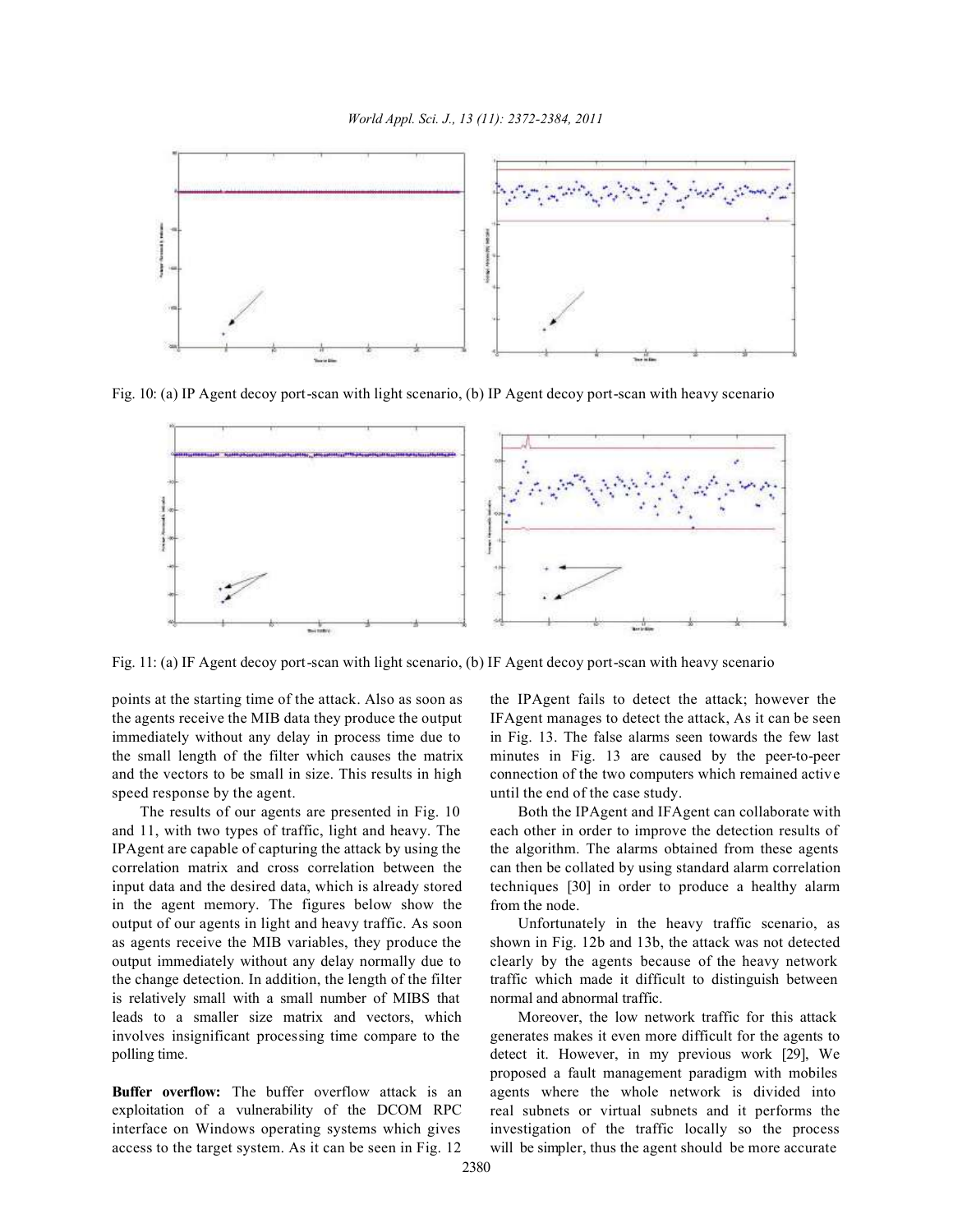

Fig. 12: (a) IP Agent buffer overflow with light scenario, (b) IP Agent buffer overflow with heavy scenario



Fig. 13: (a) IF Agent buffer overflow with light scenario, (b) IF Agent buffer overflow with heavy scenario



Fig. 14: (a) IP Agent brute force attack with light scenario, (b) IP Agent brute force attack with heavy scenario

in detecting this kind of attack with the heavy traffic scenarios. However it should be noted that this paradigm was not tested with network attacks due to time constraints.

**Brute force attack:** In this attack the passwordguessing tool THC Hydra connects repeatedly on the target's port 21 which is the FTP service and tries a series of passwords until it finds a match. When it finds the valid credentials it still continues this passwordguessing process until all the words on the list are tried. Figure 14 and 15 show that both agents detected the attack when it started at the fifth minute. Also it detected the connection which was established as soon as the valid credentials were found.

Just like the previous case study with a heavy traffic scenario the attack remains undetected. The IFAgent detects the attacker only when THC Hydra finds the valid credentials and establishes a connection with the server and also produces a false alarm as well.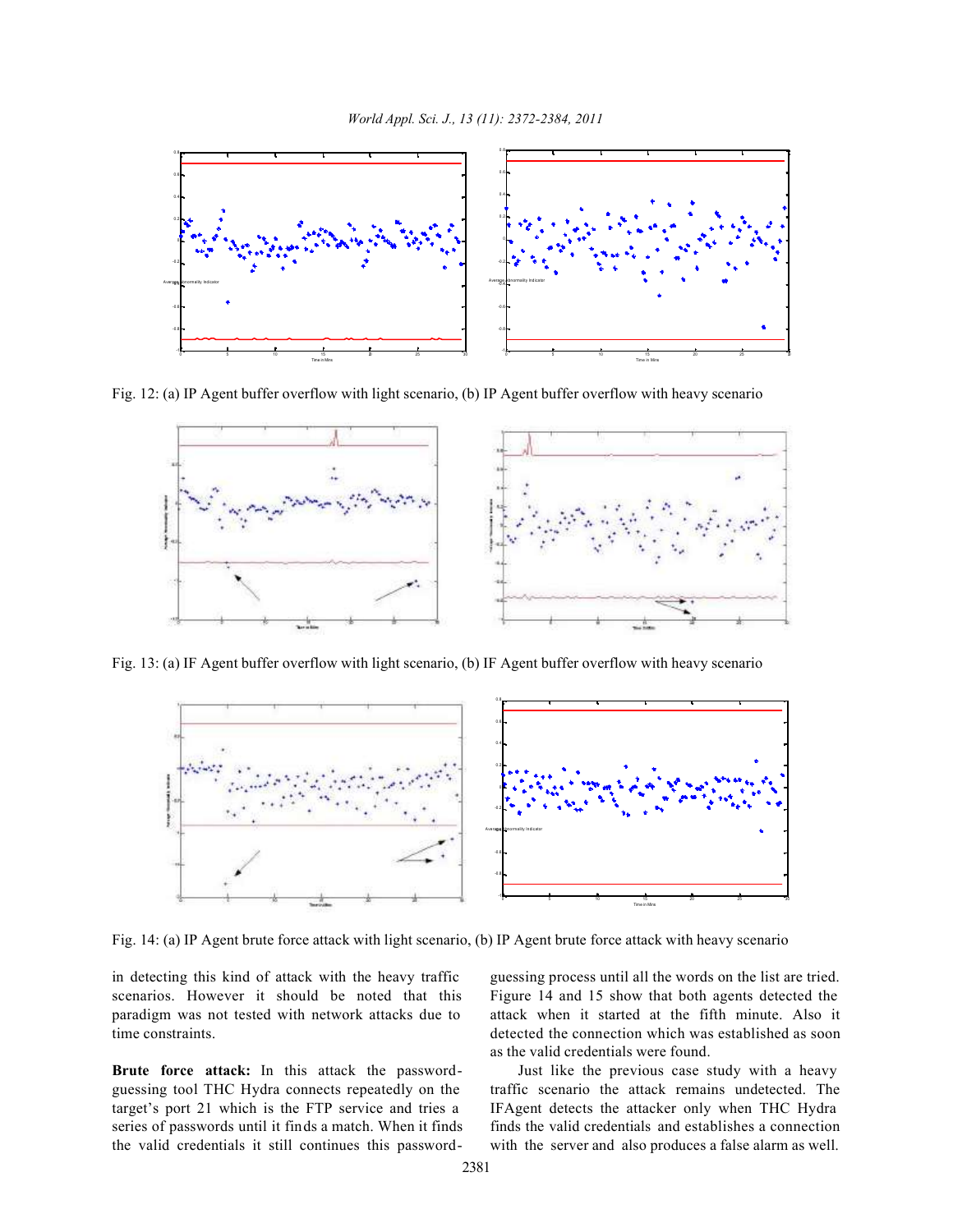

Fig. 15: (a) IF Agent brute force attack with light scenario, (b) IF Agent brute force attack with heavy scenario



Fig. 16: (a) IP Agent null session attack with light scenario, (b) IP Agent null session attack with heavy scenario



Fig. 17: (a) IF Agent null session attack with light scenario, (b) IF null session attack with heavy scenario

However the multiple connections of the tool were not detected when the attack started. The fault detection paradigm mentioned earlier might provide a solution to this problem.

**Null session attack:** In this attack the victim grants access through the SMB port 445 so a peer-to-peer connection is established between the two. The attacker sends a specially crafted command at the server which enables a connection between them without the need for any authentication credentials. As it shown in Fig. 16 and 17 the attack was detected immediately when it started with great accuracy and no false alarms.

After all, the IPAgents and IFAgents have been successfully deployed to identify four different types of attacks in different type of traffic conditions. The agents detected all the proposed attack in the low traffic with very high accuracy. On the other hand, the agents have very high accuracy of Port-scan attack in the high network traffic, but it has some difficulties of detection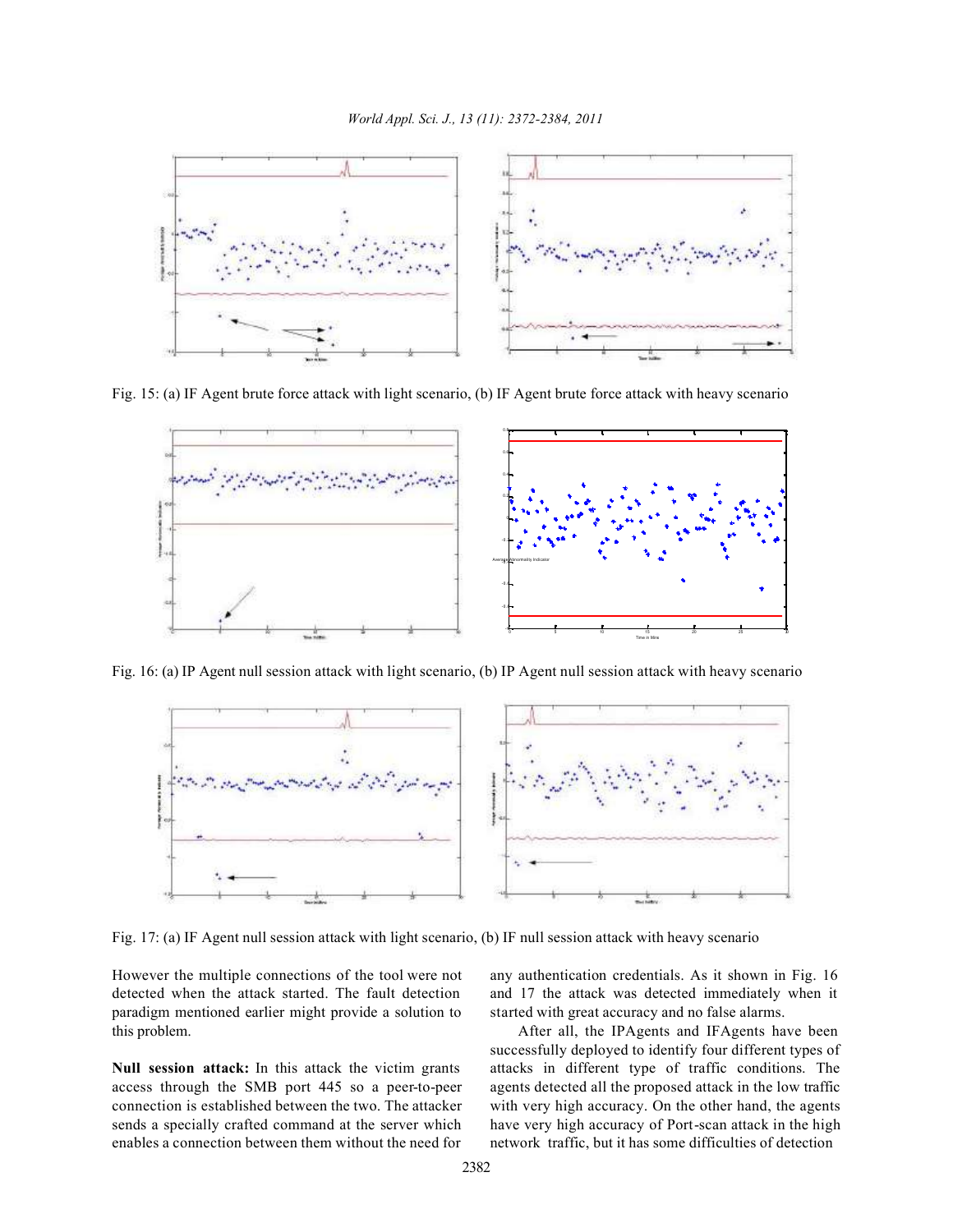for Buffer Overflow, Brute Force Attack and Null Session Attack in the heavy traffic. To overcome this problem in high traffic, the idea, We proposed in [29], of dividing the network to real or virtual subnets, helps the agents to be more accurate, since they will operate mainly in low and moderate traffic conditions.

### **CONCLUSION**

In 2000 Yahoo and E-bay were attacked by a DDOS and although that Yahoo's service availability only dropped to 94% and the attack was hardly felt, E-bay's website on the other hand was taken down for 22 hours causing the company's stock to lose a quarter of its value in five days [36]. Moreover the centralized architecture that most of the commercial IDSs use suffers from scalability and heterogeneity issues when used in large and slow networks.

In order to overcome the limitations of centralized IDSs, the intrusion detection method used in this study was deployed in a distributed manner. This was achieved by the use of mobile agents that travel between nodes and collect MIB data. By transferring the code to their destination the agents help in terms of scalability and adaptability. Also since the code is not executed on the manager node but at the agent's destination the manager's workload and bandwidth consumption is reduced. Also by distributing mobile agents across the network the security administrators can get a broader view of what is actually occurring on their network as a whole, thus making the process of incident analysis and the other network operations more manageable and easier to perform.

This work shows that the statistical methods based on the Wiener filter and the mobile agent technology can be combined to detect network intrusion attempts. The Wiener statistical filtering takes advantage of the correlation matrix between the input MIB variables and the cross-correlation with the desired MIB variables to detect abnormal situations in the traffic. In order to identify the boundaries of healthy traffic the agents have polled the system in normal operation. The algorithm managed to detect all the attacks in light traffic but it has some difficulties to detect the attacks in the heavy traffic. Even though the algorithm opened a new direction in the field of intrusion detection, it showed that it is hard to detect attacks in heavy traffic environments. As stated in my previous work [9], a possible solution to this problem is to divide the network to real or virtual subnets so that the agents will operate in low and moderate traffic conditions thus becoming more accurate.

#### **REFERENCES**

- 1. Proctor, P., 1994. Audit reduction and misuse detection in heterogeneous environments: Framework and application. DOI: 10.1109/CSAC.1994.367315
- 2. Vigna, G., F. Valeur and R.A. Kemmerer, 2003. Designing and implementing a family of intrusion detection systems.

DOI: 10.1145/940071.940084

- 3. Moore, D. and C. Shannon, 2002. Code-Red: a case study on the spread and victims of an Internet worm. DOI: 10.1145/637201.637244
- 4. Barika, F., N. El Kadhi and K. Ghedira, Intelligent and mobile agent for intrusion detection system: Ima-ids. Ensuring Security in It Infrastructures, pp: 293.

DOI: 10.1109/CCSP.2005.4977204

- 5. Axelsson, S., Intrusion detection systems: A survey and taxonomy. Chalmers University of Technology, Dept. of Computer Engineering, Gteborg, Sweden, Technical Report, pp: 99-15. http://www.ce.chalmers.se/staff/sax/taxonomy.ps, 2000.
- 6. Al-Kasassbeh, M. and M. Adda, 2008. Analysis of mobile agents in network fault management. Journal of Network and Computer Applications, 31: 699-711.

DOI: 10.1016/j.jnca.2007.11.005

- 7. Jansen, W.A., 2002. Intrusion detection with mobile agents. Computer Communications, 25: 1392-1401. DOI: 10.1109/ICCIT.2009.158
- 8. Zhang, F.X. and S. Abe, 2006. A DoS/DDoS Attacks Detection Scheme Based on In/Out Traffic Proportion, IEIC Technical Report (Institute of Electronics, Information and Communication Engineers), VOL.105;NO.530(IA2005 19-27), pp: 7-11. ISSN:0913-5685
- 9. Al-Kasassbeh, M. and M. Adda, 2009. Network fault detection with Wiener filter-based agent. Journal of Network and Computer Applications. Volume 32 Issue 4. DOI: 10.1016/j.jnca.2009.02.001
- 10. Thottan, M. and C. Ji, 1998. Adaptive thresholding for proactive network problem detection. IEEE Third International Workshop on Systems Management, pp: 108-116. ISBN:0-8186-8476-3
- 11. Anderson, J.P., 1980. Computer security threat monitoring and surveillance. www.citeulike.org